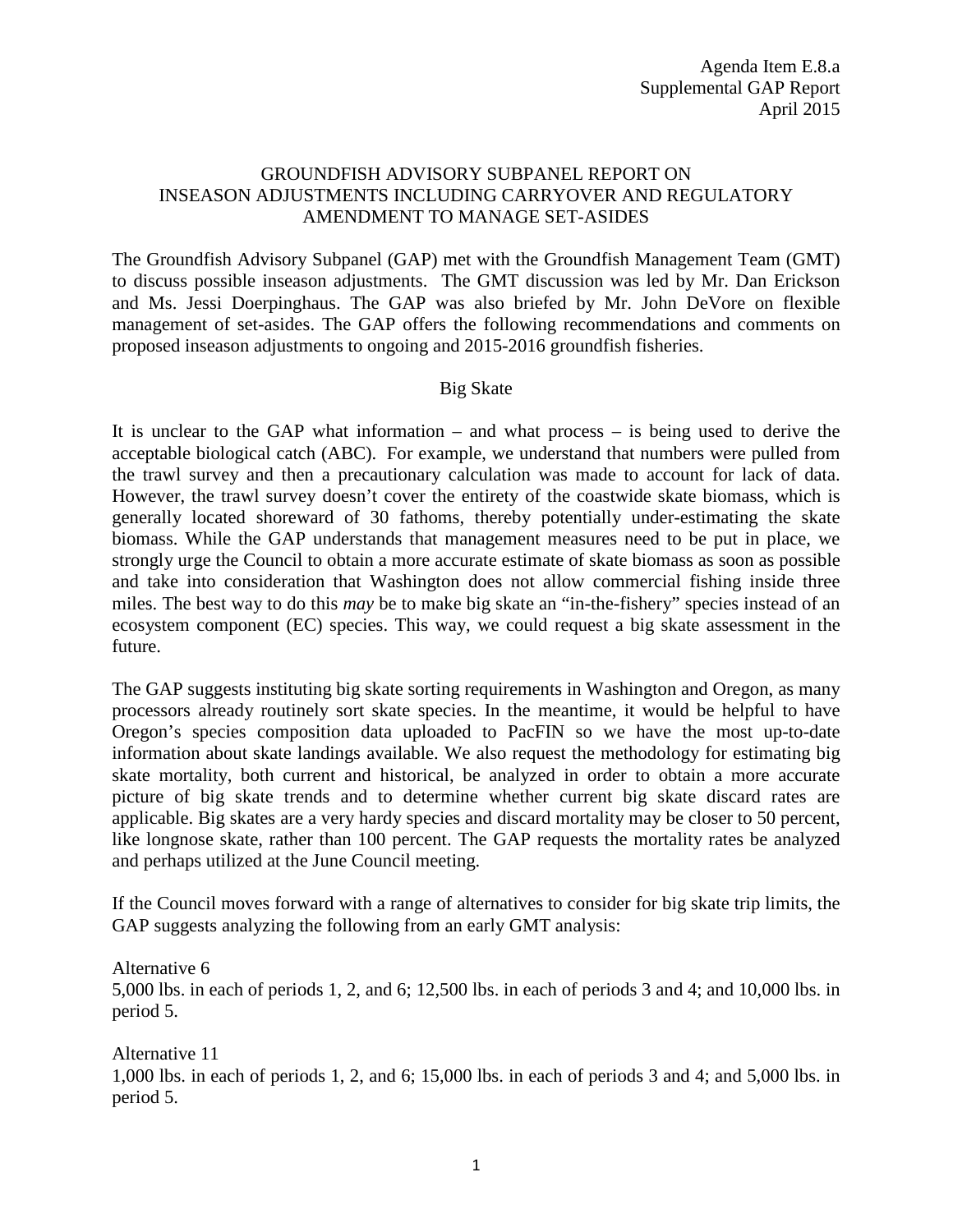Alternative 15

1,000 lbs. in each of periods 1, 2, and 6; 12,500 lbs. in each of periods 3 and 4; and 5,000 lbs. in period 6.

All of these options will allow some fishing in periods 1, 2, and 6, with higher trip limits in periods 3, 4, and 5. GAP members noted Alternative 6 may be the most equitable.

Trawlers noted this is a huge issue, much more of a problem than the rougheye issue, in some cases. As one trawler noted, he can move away from rougheye, but big skate is caught in shallow water, oftentimes in conjunction with petrale sole. Some trawlers also noted the best skate are way inside the 30-fathom line, outside the area covered by the trawl survey.

The consequences of potentially restrictive trip limits will have severe economic consequences. For example, trawlers may have to switch to fishing for a different species, such as shrimp. Others may decide that fishing for species other than skate may not be worth it and tie up in the summertime to work on their vessels or something.

On the processing side, this will affect several plants as well. It's not a simple change to switch out equipment for a filet line to process different species.

The skate market is primarily a Korean one – a quirky market in itself. Korean markets frequently pop up, then they disappear. Now there is a market for big skate and the seafood industry tries to take advantage of a market when it exists.

At the same time, the industry feels it's extremely unfair for a market to develop and then fishermen and processors will likely lose it. It could take two years to get a market back that fishery managers eliminated in one month.

#### Flexible Management of Set-asides

The GAP believes that this is an activity that should be pursued for implementation in 2016. If there is no vehicle to facilitate 2016 implementation, then incorporation into the 2017-2018 specifications process should be pursued. The GAP believes there is benefit to moving forward with this item because it can provide management flexibility, possibly prevent fishery closures, and provide an avenue to harvest fish that might not be otherwise utilized. There would have to be careful constraints and criteria developed that would be specific on when and how National Marine Fisheries Service would have the authority to move unutilized set-aside fish. Another benefit of this action is that the set-aside fish could be available to any sector that might need it.

#### Surplus Carryover

The GAP recommends that all non-whiting IFQ species where the ACL is less than the ABC, including sablefish north, be eligible for the issuance of surplus carryover from 2014 to 2015. The GAP also recommends the Council consider issuing eligible carryover pounds up to the point where the ACL plus surplus carryover equals the ABC.